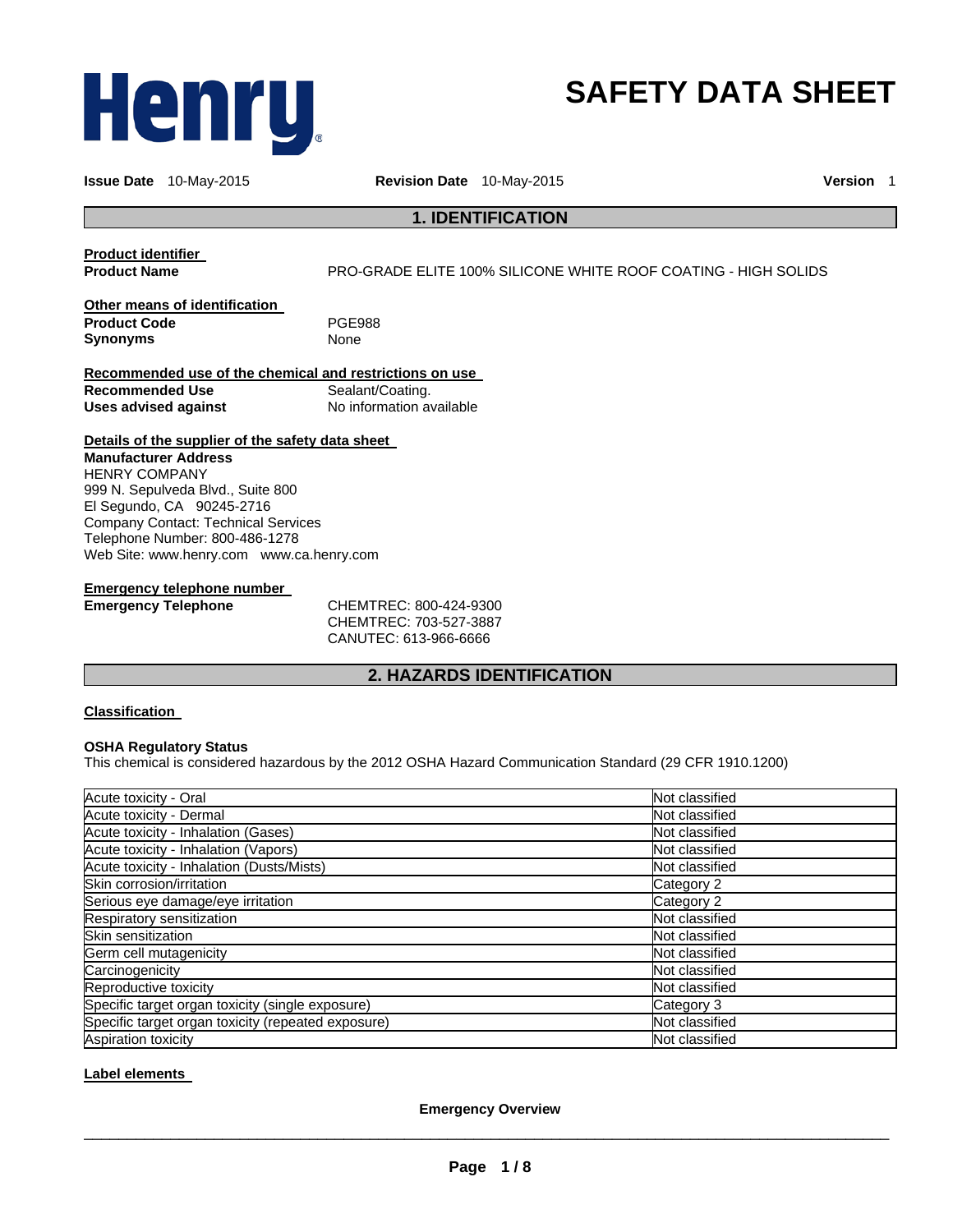## **Warning**



 $\overline{\phantom{a}}$  , and the set of the set of the set of the set of the set of the set of the set of the set of the set of the set of the set of the set of the set of the set of the set of the set of the set of the set of the s

## **Precautionary Statements - Prevention**

Wear protective gloves/protective clothing/eye protection/face protection Wash hands thoroughly after handling Avoid breathing dust/fume/gas/mist/vapors/spray Use only outdoors or in a well-ventilated area

IF IN EYES: Rinse cautiously with water for several minutes. Remove contact lenses, if present and easy to do. Continue rinsing If eye irritation persists: Get medical advice/attention IF ON SKIN: Wash with plenty of soap and water If skin irritation occurs: Get medical advice/attention Wash contaminated clothing before reuse IF INHALED: Call a POISON CENTER or doctor if you feel unwell

#### **Precautionary Statements - Storage**

Store in a well-ventilated place. Keep container tightly closed Store locked up

#### **Precautionary Statements - Disposal**

Dispose of contents/container to an approved waste disposal plant

#### **Hazards not otherwise classified (HNOC)**

Not applicable

#### **Other Information**

IARC has classified occupational exposure to straight-run bitumen and their emissions during road paving as a carcinogen (category 2B - possibly carcinogenic to humans).

Unknown acute toxicity 0% of the mixture consists of ingredient(s) of unknown toxicity

## **3. COMPOSITION/INFORMATION ON INGREDIENTS**

## **Substance**

| <b>Chemical Name</b>                      | CAS No.      | Weight-%  | <b>Trade Secret</b> |
|-------------------------------------------|--------------|-----------|---------------------|
| Polvsiloxanes                             | NA – Mixture | $40 - 60$ |                     |
| Nepheline Syenite                         | 37244-96-5   | 15 - 30   |                     |
| <b>Titanium Dioxide</b>                   | 13463-67-7   | $5 - 15$  |                     |
| Silane, Methyl Ttri(ethylmethyl ketoxime) | 22984-54-9   | $5 - 15$  |                     |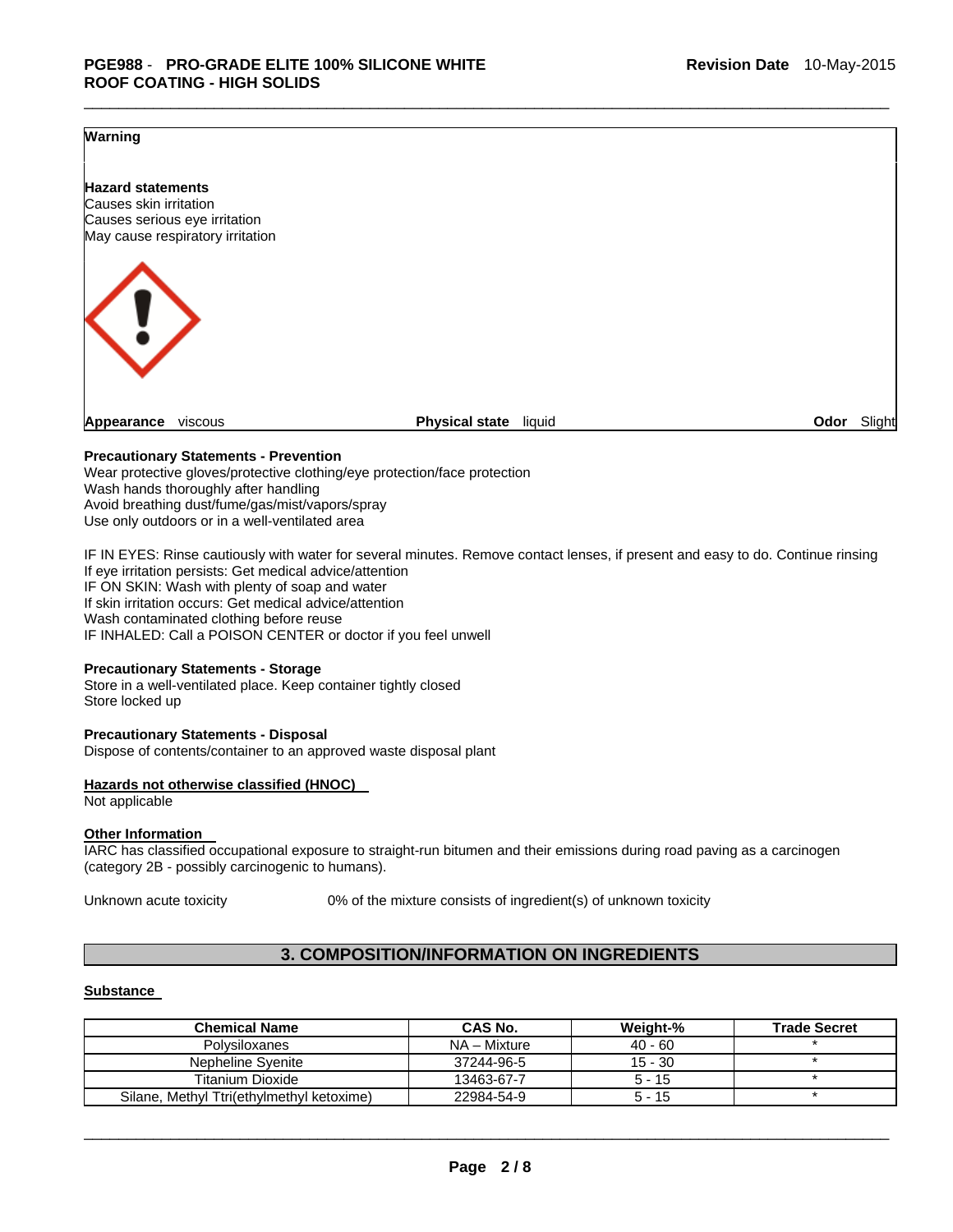|                                                                            | 556-67-2<br>$1 - 5$<br>Octamethylcyclotetrasiloxane |                                                                                                 |  | $\star$ |  |  |
|----------------------------------------------------------------------------|-----------------------------------------------------|-------------------------------------------------------------------------------------------------|--|---------|--|--|
| Amorphous Silica                                                           |                                                     | $\star$<br>$1 - 5$<br>112945-52-5                                                               |  |         |  |  |
|                                                                            |                                                     | *The exact percentage (concentration) of composition has been withheld as a trade secret.       |  |         |  |  |
|                                                                            |                                                     | <b>4. FIRST AID MEASURES</b>                                                                    |  |         |  |  |
|                                                                            |                                                     |                                                                                                 |  |         |  |  |
| Description of first aid measures                                          |                                                     |                                                                                                 |  |         |  |  |
| Eye contact                                                                | Consult a physician.                                | Rinse thoroughly with plenty of water for at least 15 minutes, lifting lower and upper eyelids. |  |         |  |  |
| <b>Skin contact</b>                                                        |                                                     | Wash skin with soap and water.                                                                  |  |         |  |  |
| <b>Inhalation</b>                                                          |                                                     | Remove to fresh air.                                                                            |  |         |  |  |
| Ingestion                                                                  |                                                     | Clean mouth with water and drink afterwards plenty of water.                                    |  |         |  |  |
| Most important symptoms and effects, both acute and delayed                |                                                     |                                                                                                 |  |         |  |  |
| <b>Symptoms</b>                                                            |                                                     | No information available.                                                                       |  |         |  |  |
| Indication of any immediate medical attention and special treatment needed |                                                     |                                                                                                 |  |         |  |  |
| Note to physicians                                                         | Treat symptomatically.                              |                                                                                                 |  |         |  |  |

 $\overline{\phantom{a}}$  , and the set of the set of the set of the set of the set of the set of the set of the set of the set of the set of the set of the set of the set of the set of the set of the set of the set of the set of the s

## **5. FIRE-FIGHTING MEASURES**

## **Suitable extinguishing media**

Use extinguishing measures that are appropriate to local circumstances and the surrounding environment.

**Unsuitable extinguishing media** CAUTION: Use of water spray when fighting fire may be inefficient.

#### **Specific hazards arising from the chemical**

No information available.

**Explosion data Sensitivity to Mechanical Impact** None. **Sensitivity to Static Discharge** None.

## **Protective equipment and precautions for firefighters**

As in any fire, wear self-contained breathing apparatus pressure-demand, MSHA/NIOSH (approved or equivalent) and full protective gear.

## **6. ACCIDENTAL RELEASE MEASURES**

## **Personal precautions, protective equipment and emergency procedures**

**Personal precautions Ensure adequate ventilation, especially in confined areas.** 

**Environmental precautions** 

**Environmental precautions** See Section 12 for additional ecological information.

## **Methods and material for containment and cleaning up**

**Methods for containment** Prevent further leakage or spillage if safe to do so.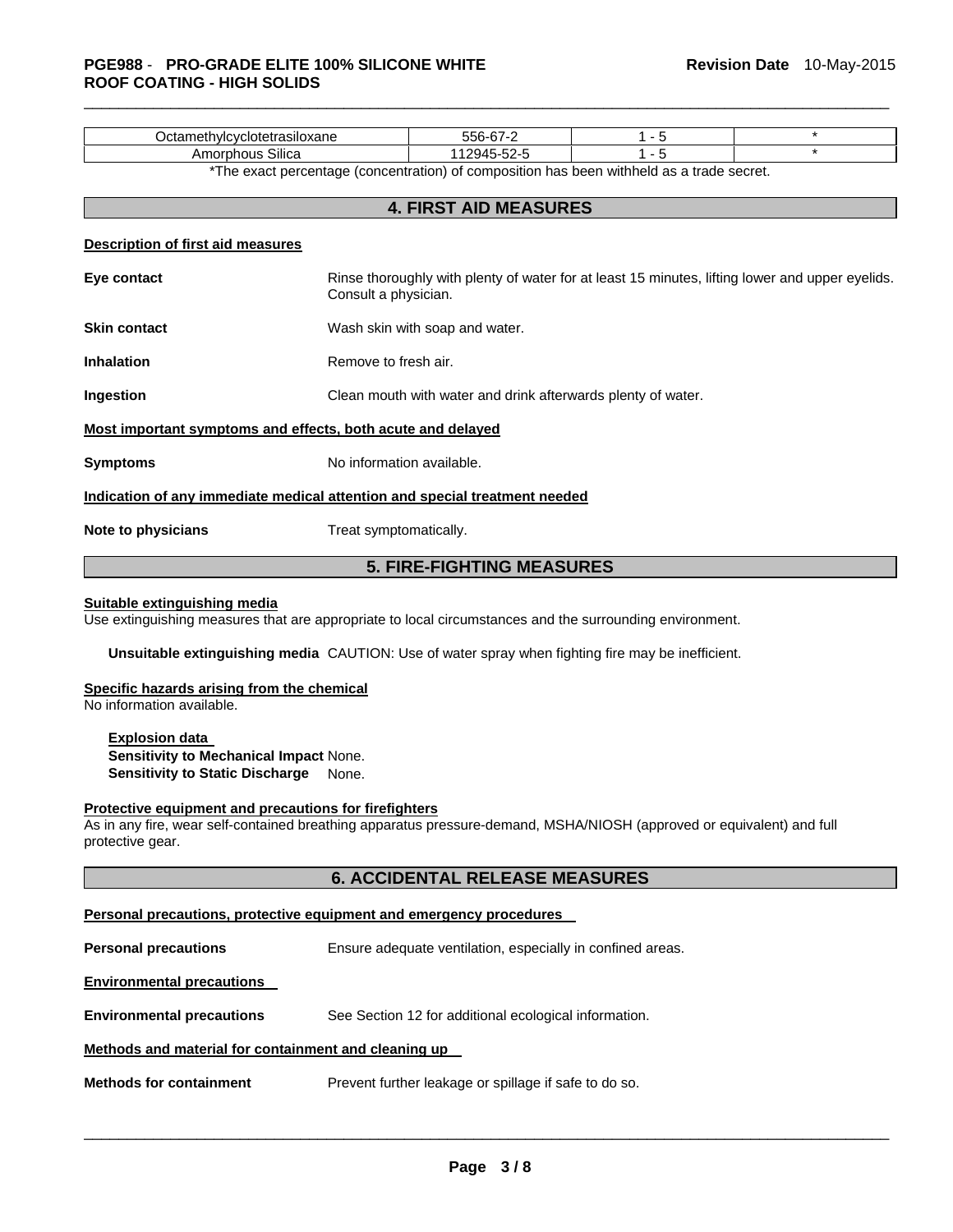| Methods for cleaning up                                      | Pick up and transfer to properly labeled containers.                     |  |  |
|--------------------------------------------------------------|--------------------------------------------------------------------------|--|--|
|                                                              | <b>7. HANDLING AND STORAGE</b>                                           |  |  |
| <b>Precautions for safe handling</b>                         |                                                                          |  |  |
| Advice on safe handling                                      | Handle in accordance with good industrial hygiene and safety practice.   |  |  |
| Conditions for safe storage, including any incompatibilities |                                                                          |  |  |
| <b>Storage Conditions</b>                                    | Keep containers tightly closed in a dry, cool and well-ventilated place. |  |  |
| Incompatible materials                                       | None known based on information supplied.                                |  |  |
|                                                              |                                                                          |  |  |

 $\overline{\phantom{a}}$  , and the set of the set of the set of the set of the set of the set of the set of the set of the set of the set of the set of the set of the set of the set of the set of the set of the set of the set of the s

# **8. EXPOSURE CONTROLS/PERSONAL PROTECTION**

#### **Control parameters**

## **Exposure Guidelines** .

| LADUSUIT UUREIIIITU            |                  |                                                                                        |                   |
|--------------------------------|------------------|----------------------------------------------------------------------------------------|-------------------|
| <b>Chemical Name</b>           | <b>ACGIH TLV</b> | <b>OSHA PEL</b>                                                                        | <b>NIOSH IDLH</b> |
| Titanium Dioxide<br>13463-67-7 |                  | TWA: $15 \text{ mg/m}^3$<br>total dust<br>(vacated) TWA: 10 mg/m <sup>3</sup><br>total |                   |
|                                |                  | dust                                                                                   |                   |

## **Appropriate engineering controls**

| <b>Engineering Controls</b> | Showers |
|-----------------------------|---------|
|                             | Eyewash |

wash stations Ventilation systems.

## **Individual protection measures, such as personal protective equipment**

| <b>Eye/face protection</b>            | Wear safety glasses with side shields (or goggles).                                                                                                                                                                                                                                                                              |
|---------------------------------------|----------------------------------------------------------------------------------------------------------------------------------------------------------------------------------------------------------------------------------------------------------------------------------------------------------------------------------|
| Skin and body protection              | Wear protective gloves and protective clothing.                                                                                                                                                                                                                                                                                  |
| <b>Respiratory protection</b>         | If exposure limits are exceeded or irritation is experienced, NIOSH/MSHA approved<br>respiratory protection should be worn. Positive-pressure supplied air respirators may be<br>required for high airborne contaminant concentrations. Respiratory protection must be<br>provided in accordance with current local regulations. |
| <b>General Hygiene Considerations</b> | Handle in accordance with good industrial hygiene and safety practice.                                                                                                                                                                                                                                                           |

# **9. PHYSICAL AND CHEMICAL PROPERTIES**

## **Information on basic physical and chemical properties**

| <b>Physical state</b><br>Appearance<br>Color                                                                                                                                                               | liauid<br>viscous<br>white                                                                                                                            | Odor<br><b>Odor threshold</b> | Slight<br>No information available |
|------------------------------------------------------------------------------------------------------------------------------------------------------------------------------------------------------------|-------------------------------------------------------------------------------------------------------------------------------------------------------|-------------------------------|------------------------------------|
| <b>Property</b><br>pH<br>Melting point / freezing point<br>Boiling point / boiling range<br><b>Flash point</b><br><b>Evaporation rate</b><br>Flammability (solid, gas)<br><b>Flammability Limit in Air</b> | Values<br>$6 - 11$<br>No information available<br>100<br>ಿ೧<br>$\geq$<br>ಿC<br>100.<br>$\geq$<br>No information available<br>No information available | • Method<br>Remarks           |                                    |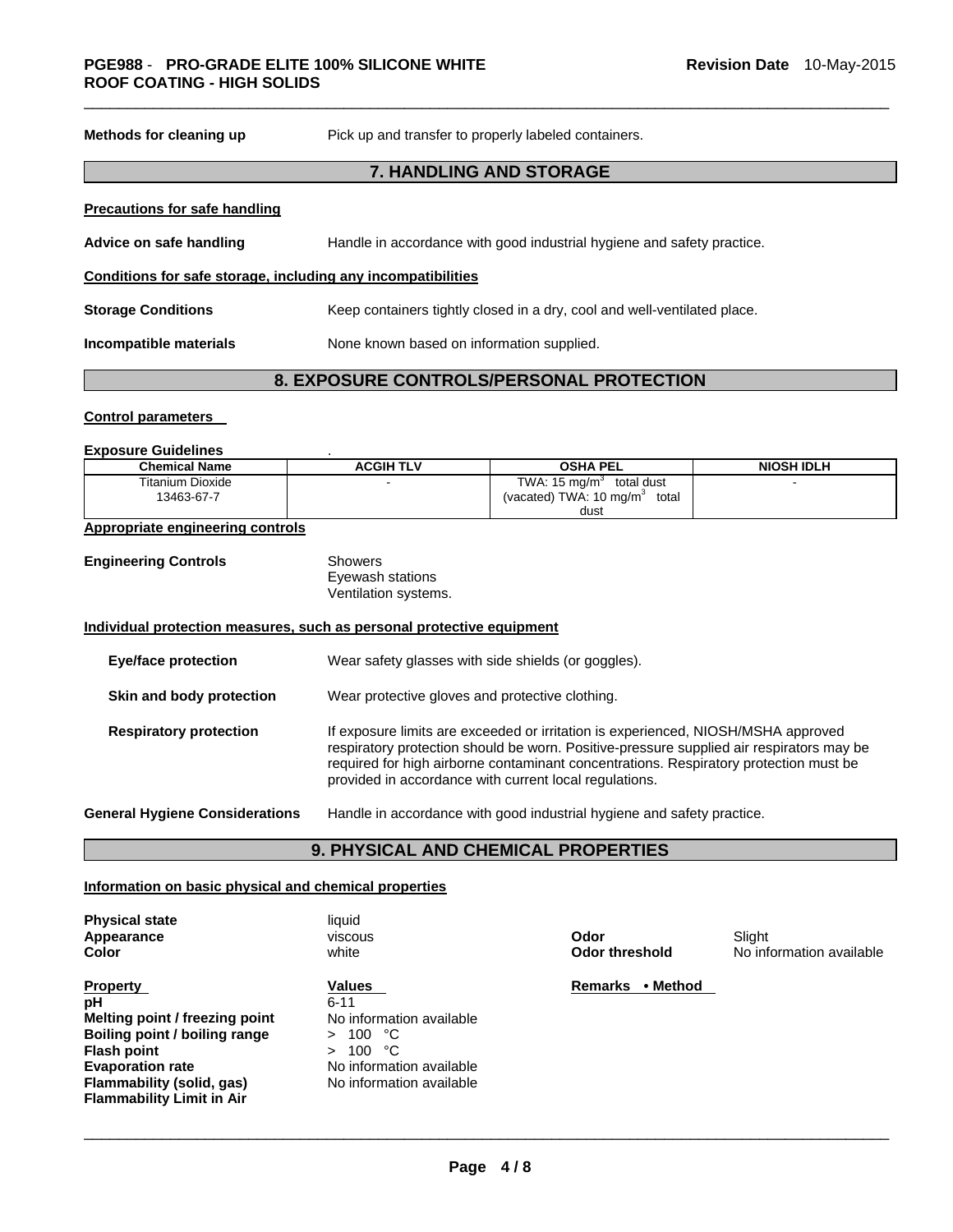| <b>Upper flammability limit:</b> | No |
|----------------------------------|----|
| Lower flammability limit:        | N٥ |
| Vapor pressure                   | Nο |
| Vapor density                    | No |
| <b>Relative density</b>          | >1 |
| <b>Water solubility</b>          | N٥ |
| Solubility in other solvents     | Nο |
| <b>Partition coefficient</b>     | N٥ |
| <b>Autoignition temperature</b>  | No |
| <b>Decomposition temperature</b> | N٥ |
| <b>Kinematic viscosity</b>       | No |
| <b>Dynamic viscosity</b>         | No |
| <b>Explosive properties</b>      | No |
| <b>Oxidizing properties</b>      | N٥ |
|                                  |    |

## **Other Information**

**No information available Lower flammability limit:** No information available **No information available No information available**<br>>1 **No information available** No information available **No information available No information available No information available No information available No information available Explosive properties** No information available **Oxidizing properties** No information available

**Softening point No information available**<br> **Molecular weight No information available Molecular weight <br>VOC Content (%) <br>No information available<br>Note information available VOC Content (%) No information available**<br> **Density No information available Density Density No information available**<br> **Bulk density No information available No information available** 

# **10. STABILITY AND REACTIVITY**

 $\overline{\phantom{a}}$  , and the set of the set of the set of the set of the set of the set of the set of the set of the set of the set of the set of the set of the set of the set of the set of the set of the set of the set of the s

#### **Reactivity**  No data available

**Chemical stability** Stable under recommended storage conditions. **Possibility of Hazardous Reactions** None under normal processing. **Conditions to avoid** Extremes of temperature and direct sunlight. **Incompatible materials** None known based on information supplied. **Hazardous Decomposition Products** None known based on information supplied.

## **11. TOXICOLOGICAL INFORMATION**

## **Information on likely routes of exposure**

| <b>Product Information</b> | No data available            |
|----------------------------|------------------------------|
| Inhalation                 | May cause irritation.        |
| Eye contact                | Severely irritating to eyes. |
| <b>Skin contact</b>        | Irritating to skin.          |
| Ingestion                  | No data available.           |
|                            |                              |

| <b>Chemical Name</b>                  | Oral LD50              | Dermal LD50 | <b>Inhalation LC50</b> |
|---------------------------------------|------------------------|-------------|------------------------|
| <b>Titanium Dioxide</b><br>13463-67-7 | (Rat)<br>> 10000 mg/kg |             |                        |
| Amorphous Silica<br>112945-52-5       | (Rat ˈ<br>= 3160 mg/kg |             |                        |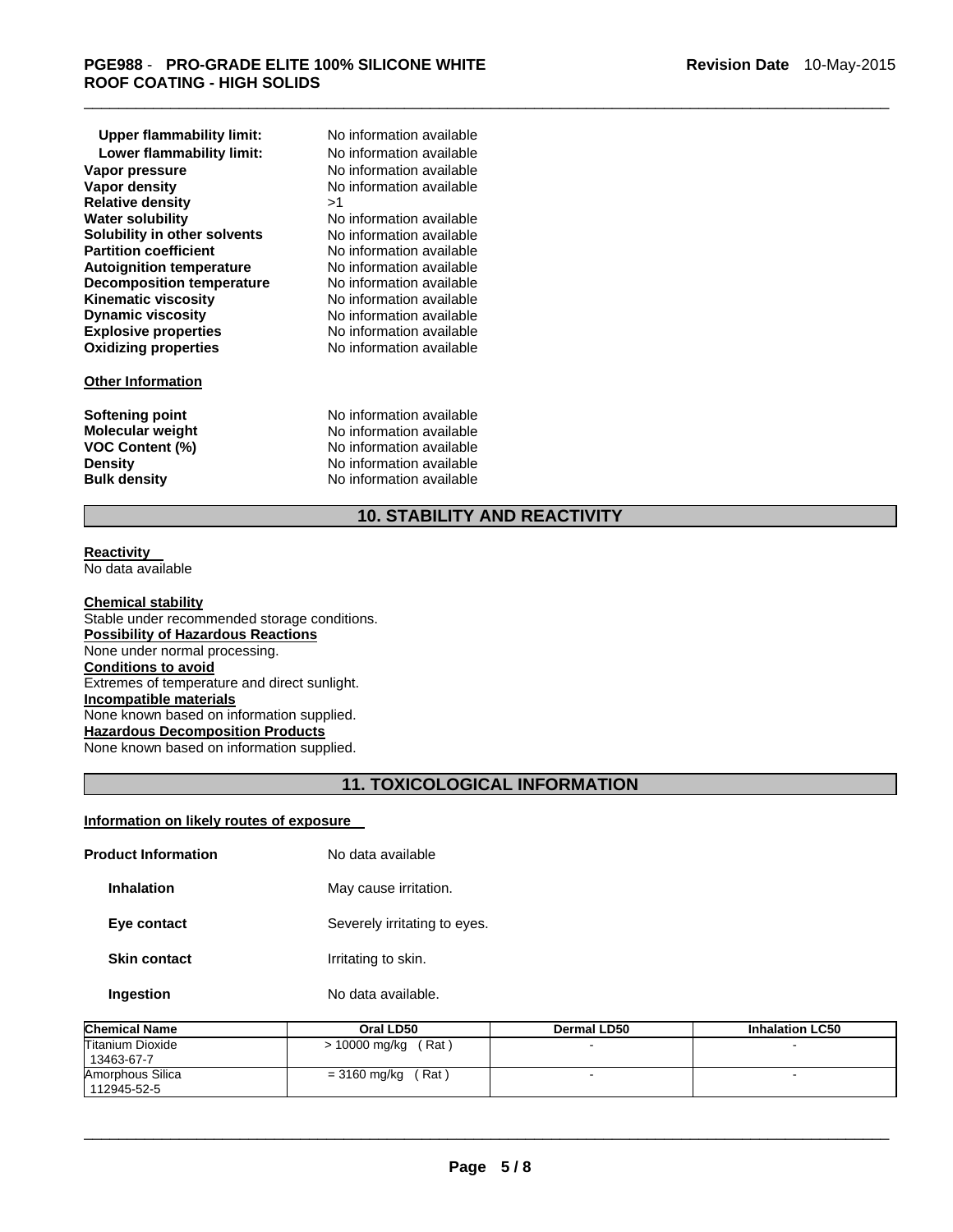| Information on toxicological effects                        |                           |                                                                                            |                                                                                        |             |
|-------------------------------------------------------------|---------------------------|--------------------------------------------------------------------------------------------|----------------------------------------------------------------------------------------|-------------|
| <b>Symptoms</b>                                             | No information available. |                                                                                            |                                                                                        |             |
|                                                             |                           | Delayed and immediate effects as well as chronic effects from short and long-term exposure |                                                                                        |             |
| <b>Sensitization</b>                                        | No information available. |                                                                                            |                                                                                        |             |
| Germ cell mutagenicity                                      | No information available. |                                                                                            |                                                                                        |             |
| Carcinogenicity<br><b>Chemical Name</b>                     | No information available. |                                                                                            |                                                                                        | <b>OSHA</b> |
| Titanium Dioxide                                            | <b>ACGIH</b>              | <b>IARC</b>                                                                                | <b>NTP</b>                                                                             | Х           |
| 13463-67-7                                                  |                           |                                                                                            |                                                                                        |             |
| <b>Reproductive toxicity</b>                                | No information available. |                                                                                            |                                                                                        |             |
| <b>STOT - single exposure</b>                               | No information available. |                                                                                            |                                                                                        |             |
| <b>STOT - repeated exposure</b>                             | No information available. |                                                                                            |                                                                                        |             |
| <b>Aspiration hazard</b>                                    | No information available. |                                                                                            |                                                                                        |             |
| <u>Numerical measures of toxicity - Product Information</u> |                           |                                                                                            |                                                                                        |             |
|                                                             |                           |                                                                                            |                                                                                        |             |
| <b>ATEmix (oral)</b><br><b>ATEmix (dermal)</b>              | 8,000.00<br>8,000.00      |                                                                                            |                                                                                        |             |
| <b>ATEmix (inhalation-gas)</b>                              | 99,999.00                 |                                                                                            |                                                                                        |             |
| <b>ATEmix (inhalation-dust/mist)</b>                        | 20.00                     |                                                                                            |                                                                                        |             |
| <b>ATEmix (inhalation-vapor)</b>                            | 99,999.00                 |                                                                                            |                                                                                        |             |
|                                                             |                           |                                                                                            |                                                                                        |             |
|                                                             |                           | <b>12. ECOLOGICAL INFORMATION</b>                                                          |                                                                                        |             |
| <b>Ecotoxicity</b>                                          |                           |                                                                                            |                                                                                        |             |
|                                                             |                           |                                                                                            |                                                                                        |             |
|                                                             |                           | 0 % of the mixture consists of components(s) of unknown hazards to the aquatic environment |                                                                                        |             |
| Persistence and degradability                               |                           |                                                                                            |                                                                                        |             |
| No information available.                                   |                           |                                                                                            |                                                                                        |             |
|                                                             |                           |                                                                                            |                                                                                        |             |
| <b>Bioaccumulation</b><br>Bioaccumulative potential.        |                           |                                                                                            |                                                                                        |             |
|                                                             |                           |                                                                                            |                                                                                        |             |
|                                                             |                           |                                                                                            |                                                                                        |             |
| Other adverse effects                                       | No information available  |                                                                                            |                                                                                        |             |
| Not applicable<br>Ozone                                     |                           |                                                                                            |                                                                                        |             |
|                                                             |                           |                                                                                            |                                                                                        |             |
|                                                             |                           | <b>13. DISPOSAL CONSIDERATIONS</b>                                                         |                                                                                        |             |
| <b>Waste treatment methods</b>                              |                           |                                                                                            |                                                                                        |             |
| <b>Disposal of wastes</b>                                   |                           |                                                                                            | Disposal should be in accordance with applicable regional, national and local laws and |             |
|                                                             | regulations.              |                                                                                            |                                                                                        |             |
|                                                             |                           |                                                                                            |                                                                                        |             |
| <b>Contaminated packaging</b>                               | Do not reuse container.   |                                                                                            |                                                                                        |             |
|                                                             |                           |                                                                                            |                                                                                        |             |

# **14. TRANSPORT INFORMATION**

**DOT** Not regulated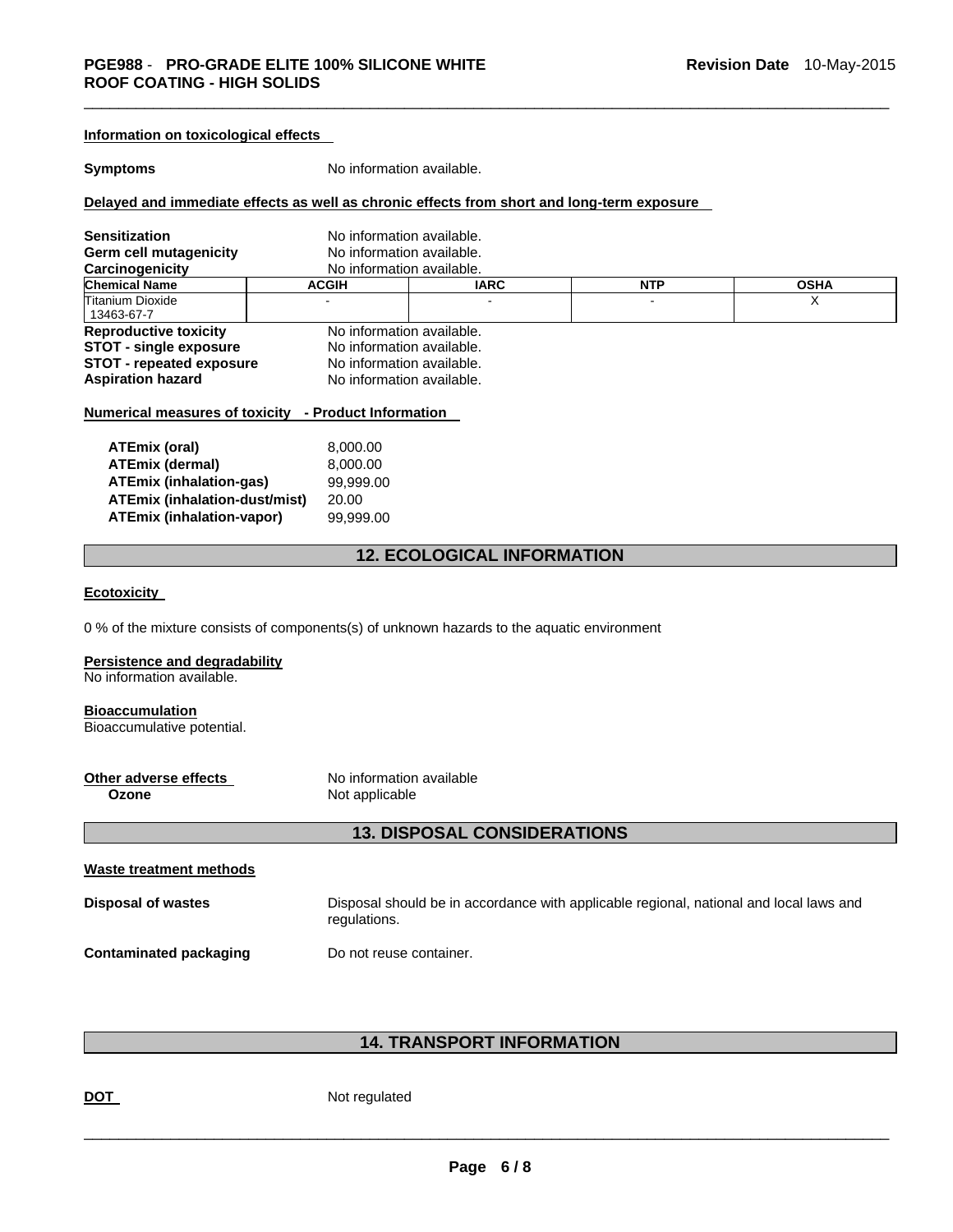| .           | <b>IVOLTGYUIDIGU</b> |  |  |
|-------------|----------------------|--|--|
| <b>IATA</b> | Not regulated        |  |  |
| <b>IMDG</b> | Not regulated        |  |  |

**TDG** Not regulated

## **15. REGULATORY INFORMATION**

 $\overline{\phantom{a}}$  , and the set of the set of the set of the set of the set of the set of the set of the set of the set of the set of the set of the set of the set of the set of the set of the set of the set of the set of the s

| Does not comply |
|-----------------|
| Does not comply |
| Does not comply |
| Does not comply |
| Does not comply |
| Does not comply |
| Does not comply |
| Does not comply |
|                 |

#### **Legend:**

**TSCA** - United States Toxic Substances Control Act Section 8(b) Inventory **DSL/NDSL** - Canadian Domestic Substances List/Non-Domestic Substances List **EINECS/ELINCS** - European Inventory of Existing Chemical Substances/European List of Notified Chemical Substances **ENCS** - Japan Existing and New Chemical Substances **IECSC** - China Inventory of Existing Chemical Substances **KECL** - Korean Existing and Evaluated Chemical Substances **PICCS** - Philippines Inventory of Chemicals and Chemical Substances

**AICS** - Australian Inventory of Chemical Substances

## **US Federal Regulations**

#### **SARA 313**

Section 313 of Title III of the Superfund Amendments and Reauthorization Act of 1986 (SARA). This product does not contain any chemicals which are subject to the reporting requirements of the Act and Title 40 of the Code of Federal Regulations, Part 372

## **SARA 311/312 Hazard Categories**

| Yes |
|-----|
| No. |
| N٥  |
| No. |
| N٥  |
|     |

#### **CWA (Clean Water Act)**

This product does not contain any substances regulated as pollutants pursuant to the Clean Water Act (40 CFR 122.21 and 40 CFR 122.42)

## **CERCLA**

This material, as supplied, does not contain any substances regulated as hazardous substances under the Comprehensive Environmental Response Compensation and Liability Act (CERCLA) (40 CFR 302) or the Superfund Amendments and Reauthorization Act (SARA) (40 CFR 355). There may be specific reporting requirements at the local, regional, or state level pertaining to releases of this material

## **US State Regulations**

## **California Proposition 65**

This product contains chemicals known to the state of California to cause birth defects or other reproductive harm